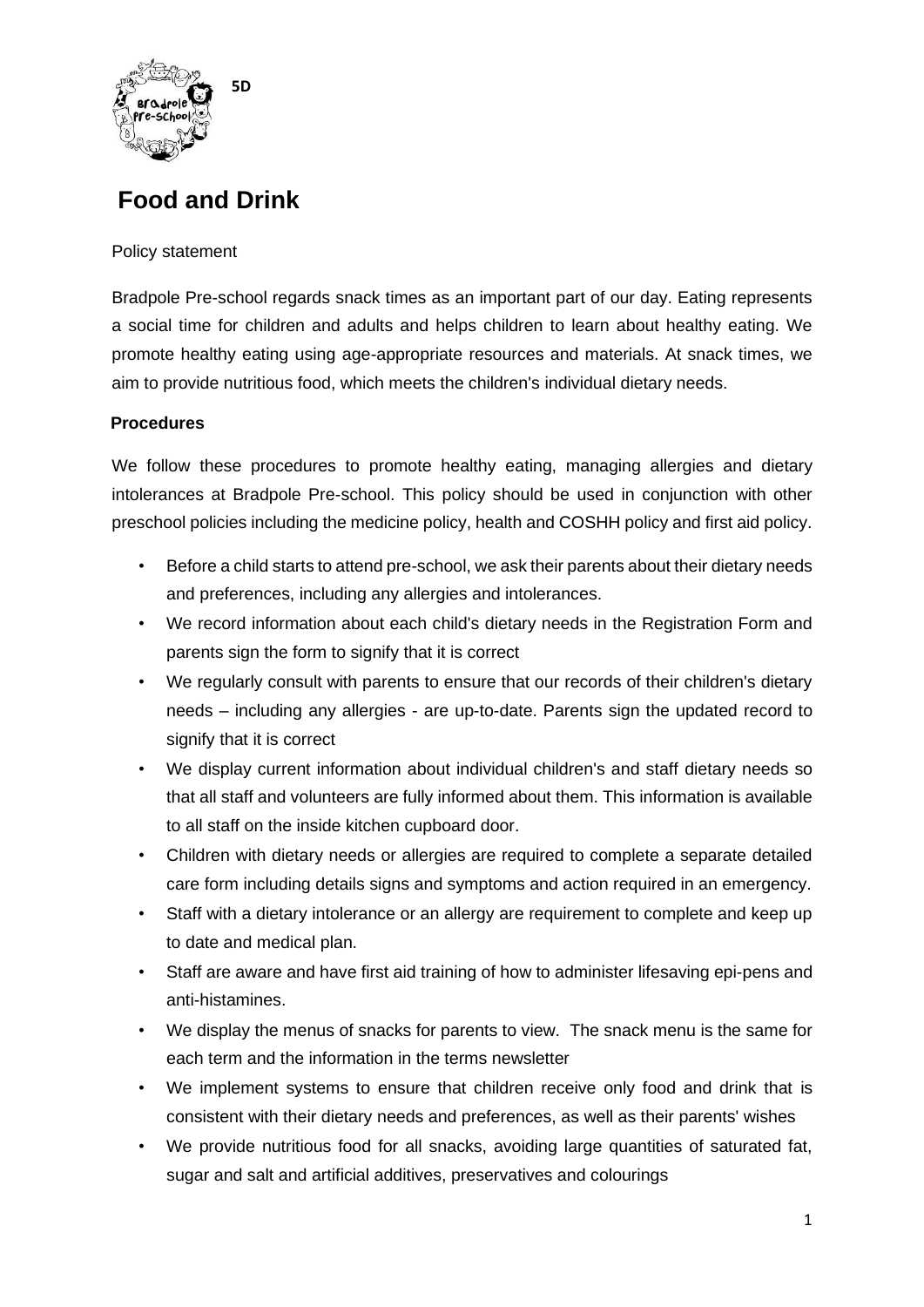

- We include foods from the diet of each of the children's cultural backgrounds, providing children with familiar foods and introducing them to new ones
- We take care not to provide food containing nuts or nut products and are especially vigilant where we have a child who has a known allergy to nuts
- Through discussion with parents and research reading by staff, we obtain information about the dietary rules of the religious groups to which children and their parents belong, and of vegetarians and vegans, as well as about food allergies. We take account of this information in the provision of food and drinks
- We require staff to show sensitivity in providing for children's diets and allergies. Staff do not use a child's diet or allergy as a label for the child or make a child feel singled out because of her/his diet or allergy
- We organise snack times so that they are social occasions in which children and staff participate
- We use snack times to help children to develop independence through making choices, serving food and drink and feeding themselves
- We provide children with utensils that are appropriate for their ages and stages of development and that take account of the eating practices in their cultures
- We have fresh drinking water constantly available for the children. We have a water machine which children can access at any time during the day
- We inform parents who provide food for their children about the storage facilities available in the setting and encourage parents to use cold packs in warm weather
- We give parents who provide food for their children information about suitable containers for food
- To protect children with food allergies, we discourage children from sharing and swapping their food with one another. Also, we comply with the Food Allergens Regulations (2014). A list of possible allergens within the food, which we provide for children at snack times or any food related activities (i.e. cooking and food tasting) is available to parent on request
- For children who drink milk, we provide semi skimmed milk and for those with allergies we provide rice milk, soy milk, oat milk or almond milk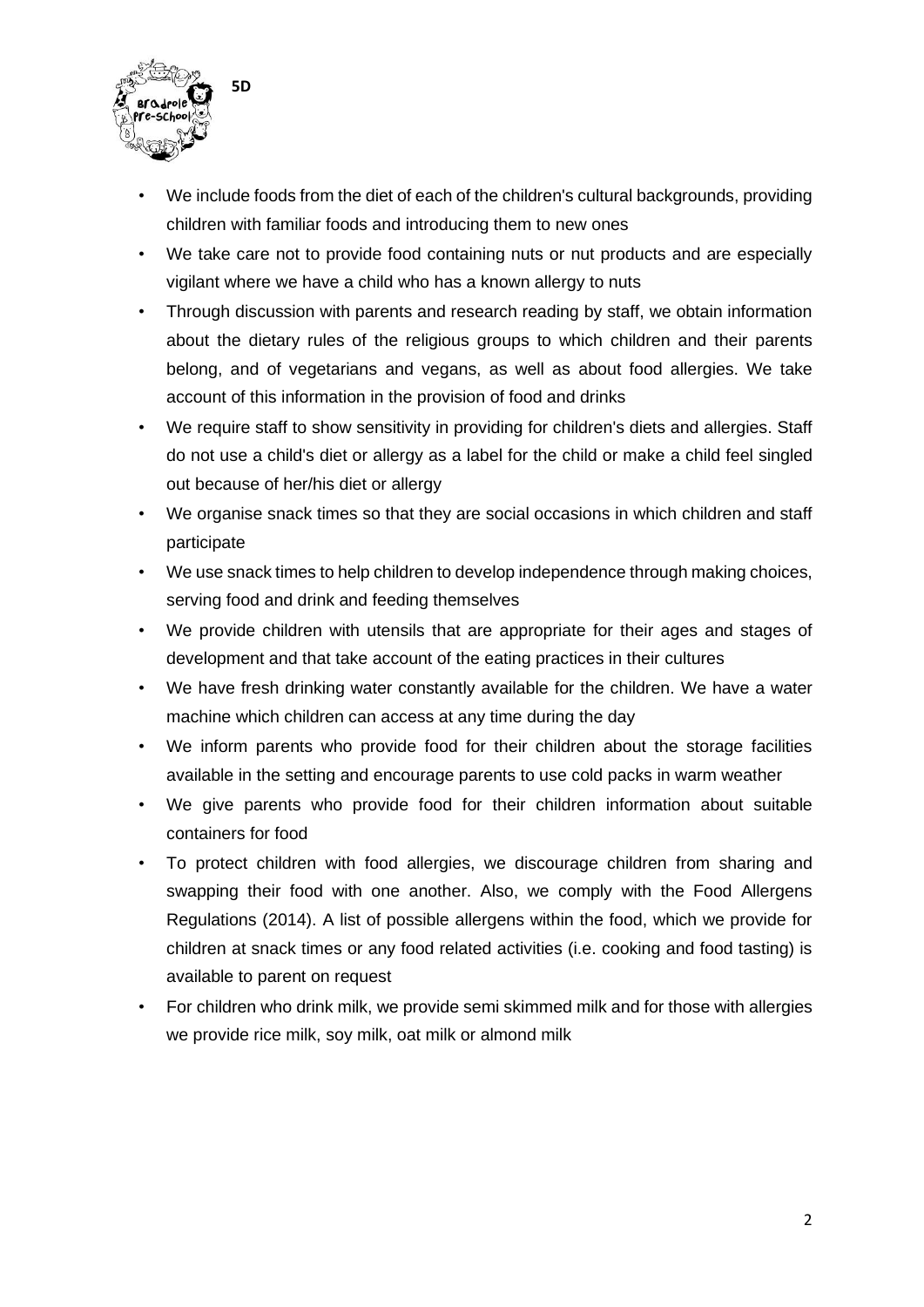

## **Lunch Club**

- We encourage parents to provide sandwiches that contain a healthy filling, fruit, and milk-based desserts, such as yoghurt or crème fraîche. We discourage sweet drinks and can provide children with milk or water
- When children start at the pre-school, the parents are given a leaflet concerning healthy lunch boxes and portion sizes
- We discourage packed lunch contents that consist largely of crisps, processed foods, sweet drinks and sweet products such as cakes or biscuits. We ensure that staff sit with the children to eat their lunch so that the mealtime is a social occasion

### **Legal framework**

- Regulation (EC) 852/2004 of the European Parliament and the Council on the Hygiene of Foodstuffs
- Food Allergens Regulations (December 2014)

### **Further guidance**

- Safer Food, Better Business (Food Standards Agency 2011)
- Food standards agency website: [www.food.gov.uk](http://www.food.gov.uk/)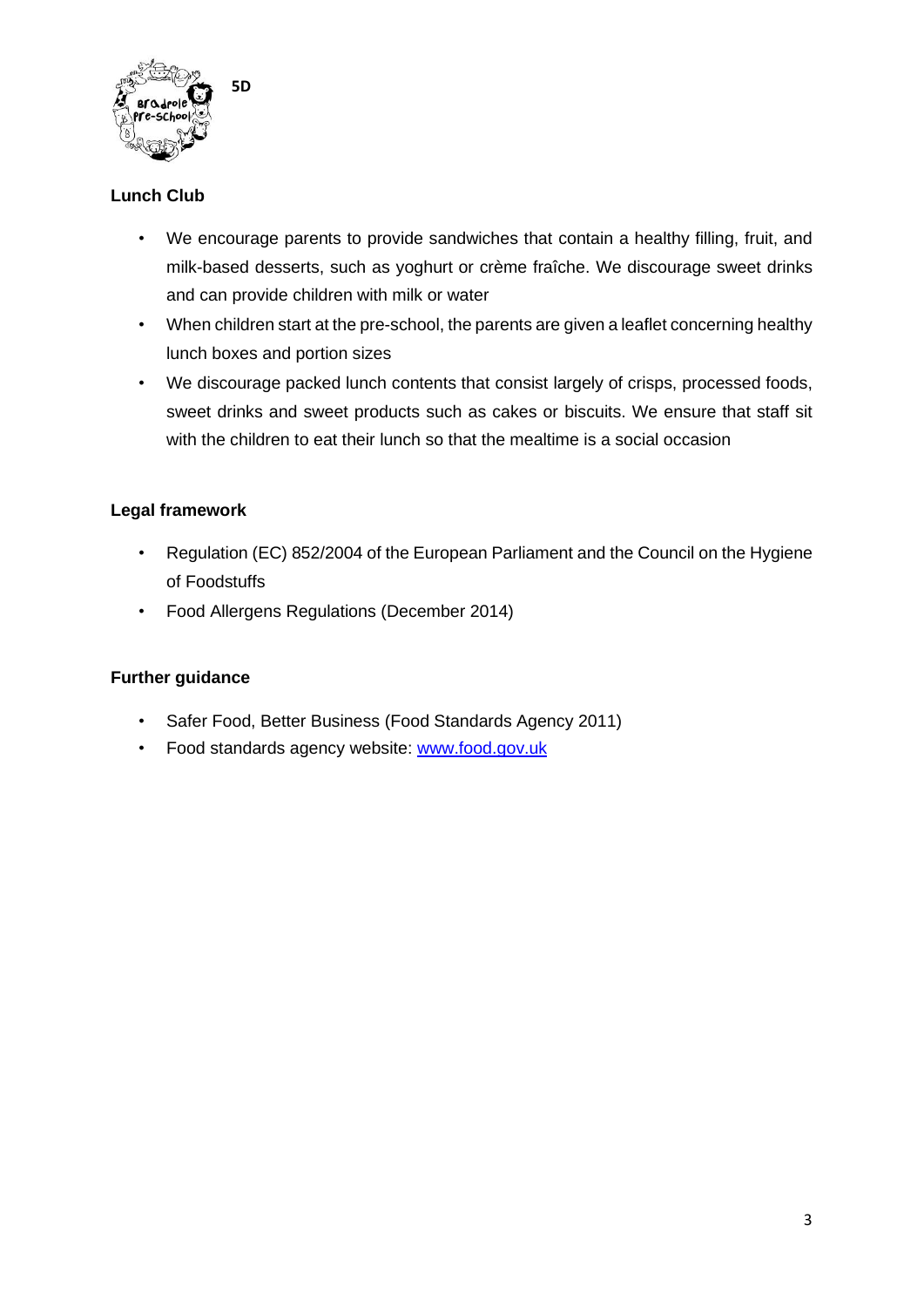

# **Food Hygiene**

(Including the procedure for reporting food poisoning)

## **Policy statement**

Bradpole Preschool provides and serves snacks for children on the following basis:

We maintain the highest possible food hygiene standards concerning the purchase, storage, preparation and serving of food

### **Procedures**

- The person in charge and the person responsible for food preparation understands the principles of Hazard Analysis and Critical Control Point (HACCP) as it applies to the preschool
- These procedures are set out in Safer Food, Better Business (Food Standards Agency 2011). The basis for this is risk assessment of the purchase, storage, preparation and serving of food to prevent the growth of bacteria and food contamination
- All staff follow the guidelines of Safer Food, Better Business
- All staff involved in the preparation and handling of food have received training in food hygiene
- The person responsible for food preparation and serving carries out daily opening and closing checks in the kitchen to ensure standards are met consistently. (See Safer Food, Better Business.)
- We use reliable suppliers for the food we purchase
- Food is stored at correct temperatures and is checked to ensure it is in-date and not subject to contamination by pests, rodents or mould
- Packed lunches are stored in a cool place; parents are asked to put cool packs in their child's lunch box and the unrefrigerated food is served to children within 4 hours of preparation at home
- Food preparation areas are cleaned before use as well as after use
- There are separate facilities for hand-washing and for washing up
- All surfaces are clean and non-porous
- All utensils, crockery, etc. are cleaned in a dishwasher and stored appropriately
- The waste food is disposed of daily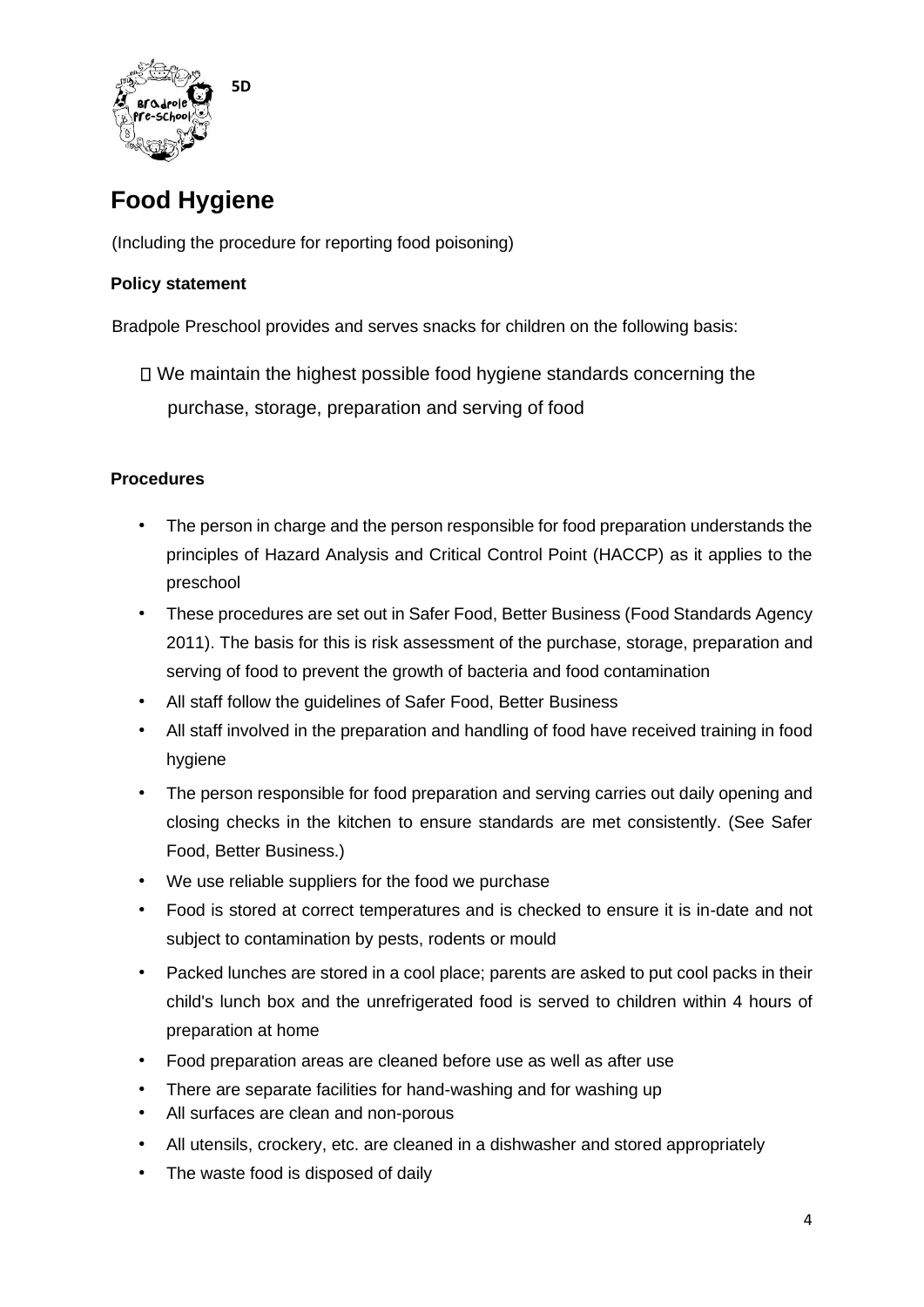

- Cleaning materials and other dangerous materials are stored out of children's reach
- Children do not have unsupervised access to the kitchen
- When children take part in cooking activities, they are supervised at all times; understand the importance of hand washing and simple hygiene rules; are kept away from hot surfaces and hot water; and do not have unsupervised access to electrical equipment, such as blenders, etc

### **Reporting of food poisoning**

- Food poisoning can occur for many reasons; not all cases of sickness or diarrhoea are as a result of food poisoning and not all cases of sickness or diarrhoea are reportable
- Where children and adults have been diagnosed by a GP or hospital doctor to be suffering from food poisoning and where it seems possible that the source of the outbreak is within the setting, the manager will contact the Environmental Health Department to report the outbreak and will comply with any investigation
- Any confirmed cases of food poisoning affecting two or more children looked after on the premises are notified to Ofsted as soon as reasonably practicable, and always within 14 days of the incident

### **Legal framework**

□ Regulation (EC) 852/2004 of the European Parliament and the Council on the Hygiene of Foodstuffs

### **Further guidance**

Safer Food Better Business (Food Standards Agency 2011